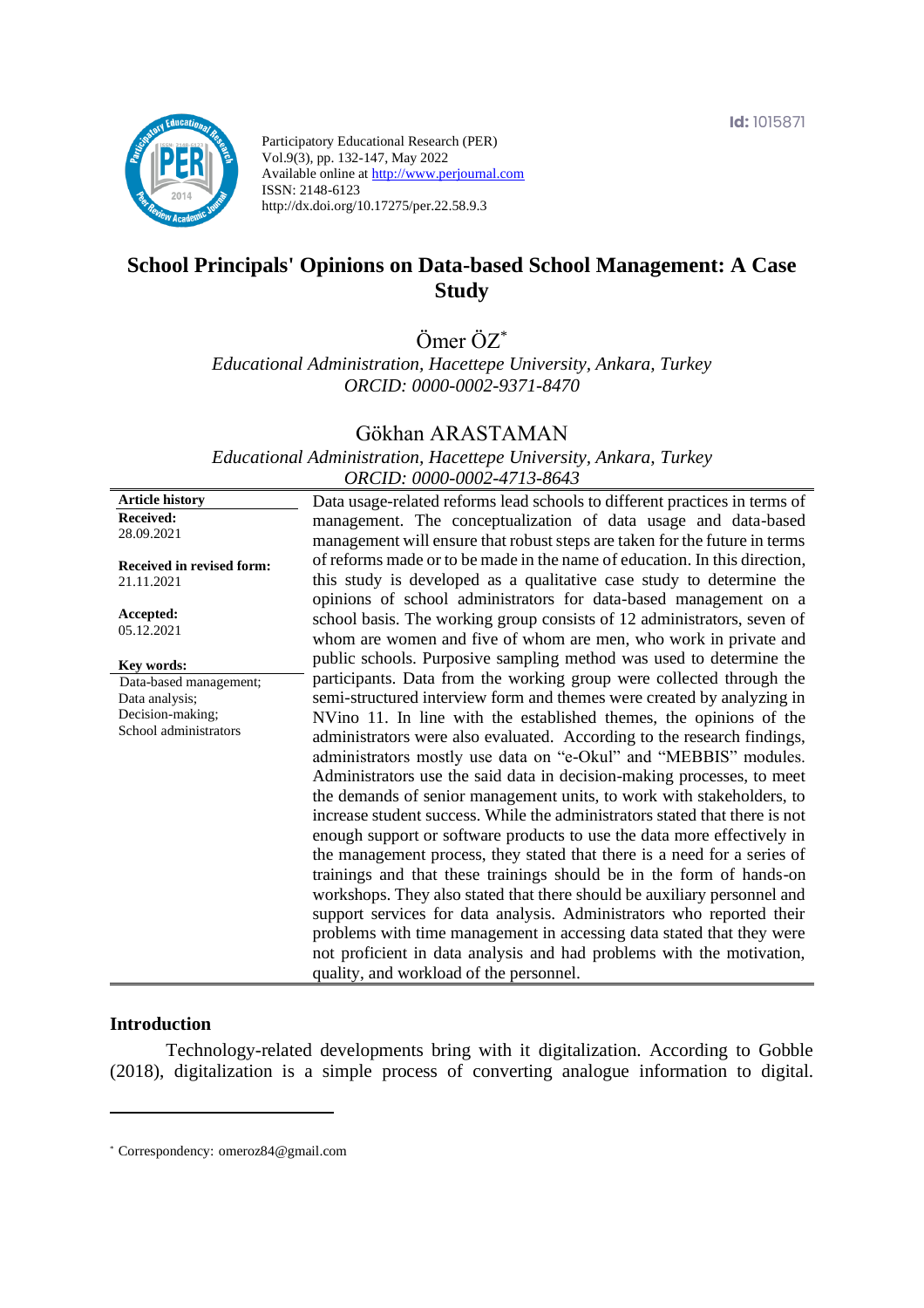Digitalization refers to the use of digital technology to create value in new ways. It can be said that digitalization in education has started with the use of information and communication technologies in educational environments. Personal information of students and employees in Bir educational institution, videos, audio recordings, text files, e-mails used in the learning environment, social media shares, etc. are stored electronically (Özen, Kartal and Emre, 2017, p.106; Ayyıldız, 2020). Schools have a wide range of educational data, both from internal sources and from external sources. From this data, the data held on student grades, absence information, student portfolios, achievement assessments, course attendance status, loans, learning management systems are increasing day by day (Rasheed, 2018). Therefore, determining what kind of data should be used to determine variables such as student's behavior, exam results and the development of each student, educational needs and administrative data becomes an important issue for the school administration. Since information is one of the most important tools of management, it can be said that managers who hold information, benefit from data in the decision-making process, and do not act only with estimations and intuitions will be more effective in management.

Although students' learning results come to mind when it comes to data in schools, information such as demographic information, observations, surveys, school programs, family information, absenteeism are also included in the data (Turan, 2019; Matters, 2006). The decision-making process using this data requires educators to knowhow to analyze, interpret and use data so that they can make informed decisions in all areas of education, from professional development to student learning. Different studies on data-based school management have also been conducted in the international arena, which strengthens these inferences for school administrators (Reeves and Burt, 2006; Levin and Datnow, 2012; Bowers, Shoho and Barnett, 2014). When the studies are examined, it can be said that an administrator sets out a regular prescription for how a school should shape its focus (Marzano, Waters, & McNulty, 2005). Studies conducted in this direction indicate that school administrators should shape the information shared in the learning and teaching processes in the behavior of collecting and interpreting data (Picciano, 2006). If we read between the lines, the importance of systematically collecting, analyzing and interpreting and presenting data sources has become clearer. Administrators in the information age need to be knowledge-driven, committed to shared leadership, and relentless in continuous improvement (Reeves and Burt, 2006). It can be said that this study will contribute to the international field in terms of common denominators in terms of explaining which data and how school administrators use, the support they receive and the factors affecting data use.

Data usage and data-based decision-making are of great importance in management in educational organizations. In fact, the figures, visuals, plans, books, etc. that administrators and teachers have long determined in both management processes and learning processes are databased decisions (Yenel, 2013). The task of decision-making in education is also very important due to the need to improve the quality of interaction between teaching and learning resources (Ayeni, 2018). Administrators have always had some kind of "data" when making decisions. Having the right data can directly or indirectly affect both management and learning and teaching processes. According to Simon (1997), in addition to some mid-level management decision areas where linear programming (operations research) and expert systems (from artificial intelligence) are widely used as an important form of decision-making, computers have modestly changed executive decision-making processes and the structures of organizations. Technological equipment, algorithms and software stabilize their presence in the structures of organizations to help administrators with their work in the decision-making process (Durnalı, 2020, p.42). In line with the "School-Based Data-based Management" action plan specified in the 2023 Education Vision (MoNE, 2019) of Ministry of National Education

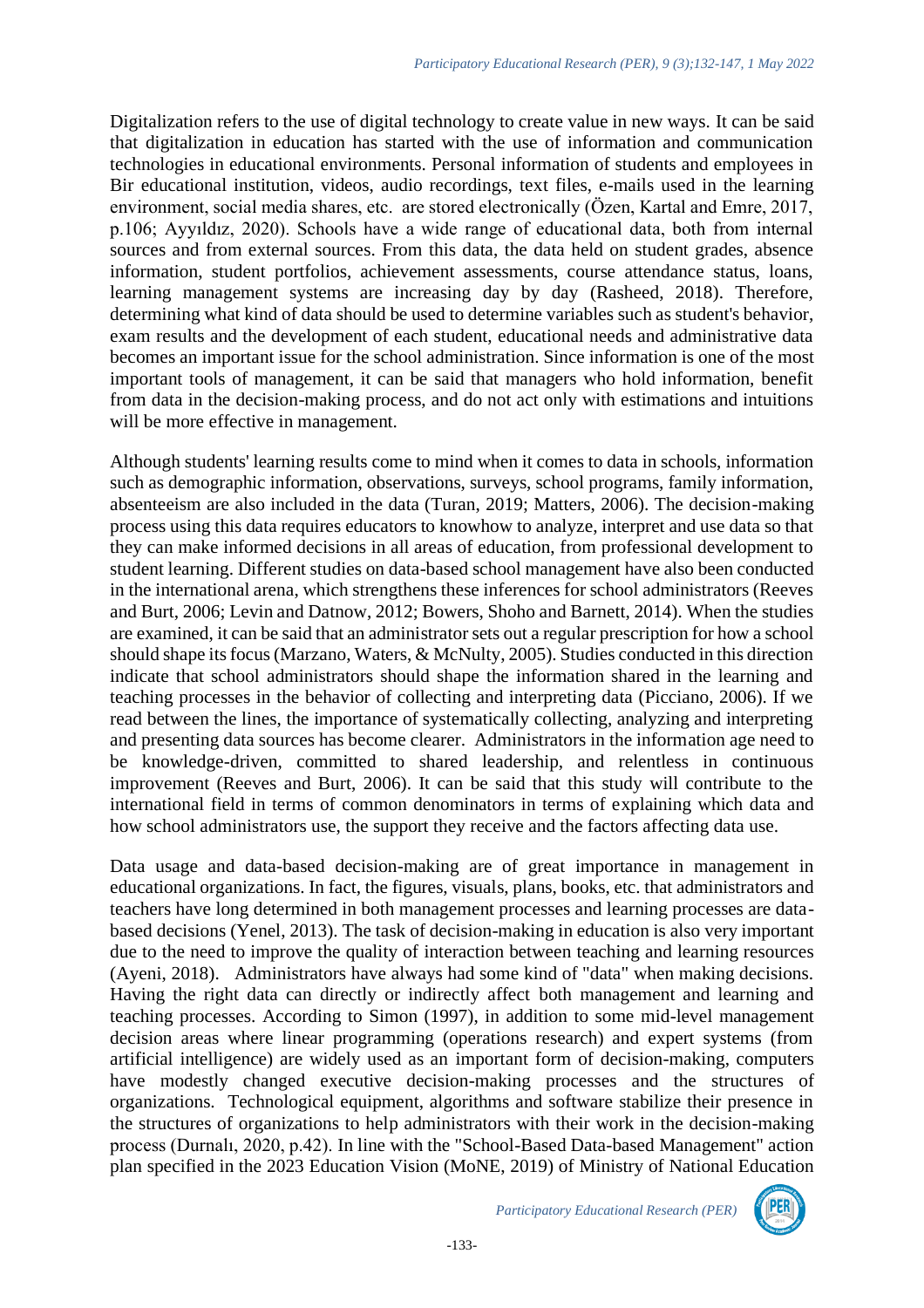(MoNE). It is a great importance to determine what data administrators use, how they use, receive and access data in school administration. In this context, the fact that the studies carried out in literature are mostly theoretical and the studies carried out with the administrators through the data increase the importance of this study.

#### *Data-based Management*

Data-based management is about creating a culture based on tools, skills, and most importantly, data. According to Yenel (2019), the test results of the students and the indicators related to the performance of the teachers for those subjects appear as a type of data. The use of this data in management requires the creation of a kind of culture. According to Doyle (2003), teachers and administrators will welcome this when data becomes useful and mundane in the classroom, and data quality will also improve. In this context, it can be said that the main purpose of databased management is to use the school's data to improve the decision-making processes in the school.

The 2023 Education Vision Document indicates that the ministry attaches importance to data by stating that it will move to data-based management on a school basis. Accordingly, one of the applications planned to be realized in the 2023 Education vision for data-based management is an online platform where school development plans can be monitored. In addition, it is among the actions determined that a geographical information system will be established to determine the capacities of schools in the planning of educational resources. At the point of cooperation with parents, which is one of the most important stakeholders of education, MEB plans to establish a new platform on the Parent Information System and to ensure interaction between teachers, parents, and schools on this platform. It was stated that the students who need support will be determined by data analysis and the necessary actions will be included in the development plans on a school basis. In this context, it can be said that MEB's data-based management plan is based on school development, improving student success, and increasing interaction with parents.

The purpose of analyzing data is important in data-based management. The main purpose of analyzing data for a teacher is to improve the learning of one or more students. The headmaster analyzes the data to manage the school for its purposes. These objectives differ further in senior management; For a policymaker, the goal is to know the impact of some policies (Allen, 2005). In addition to the purpose of analyzing the data, the ability to analyze the data is of great importance. McNamara and Thompson (1996) proposed an alternative strategy to improve data analysis skills in school administrators, highlighting data analysis as a discovery process. This model focuses on how to teach data analysis skills in teacher training programs, while the following guidelines include:

- Emphasizing data analysis
- Using real-world data
- Focus on descriptive statistics
- Using accurate descriptions
- Learning exploratory data
- Using graphic displays
- Reporting outliers

According to Earl and Katz (2006), in a data-rich world, school administrators should develop a mental interrogation habit, be data literate, and create a culture of inquiry. Therefore, these

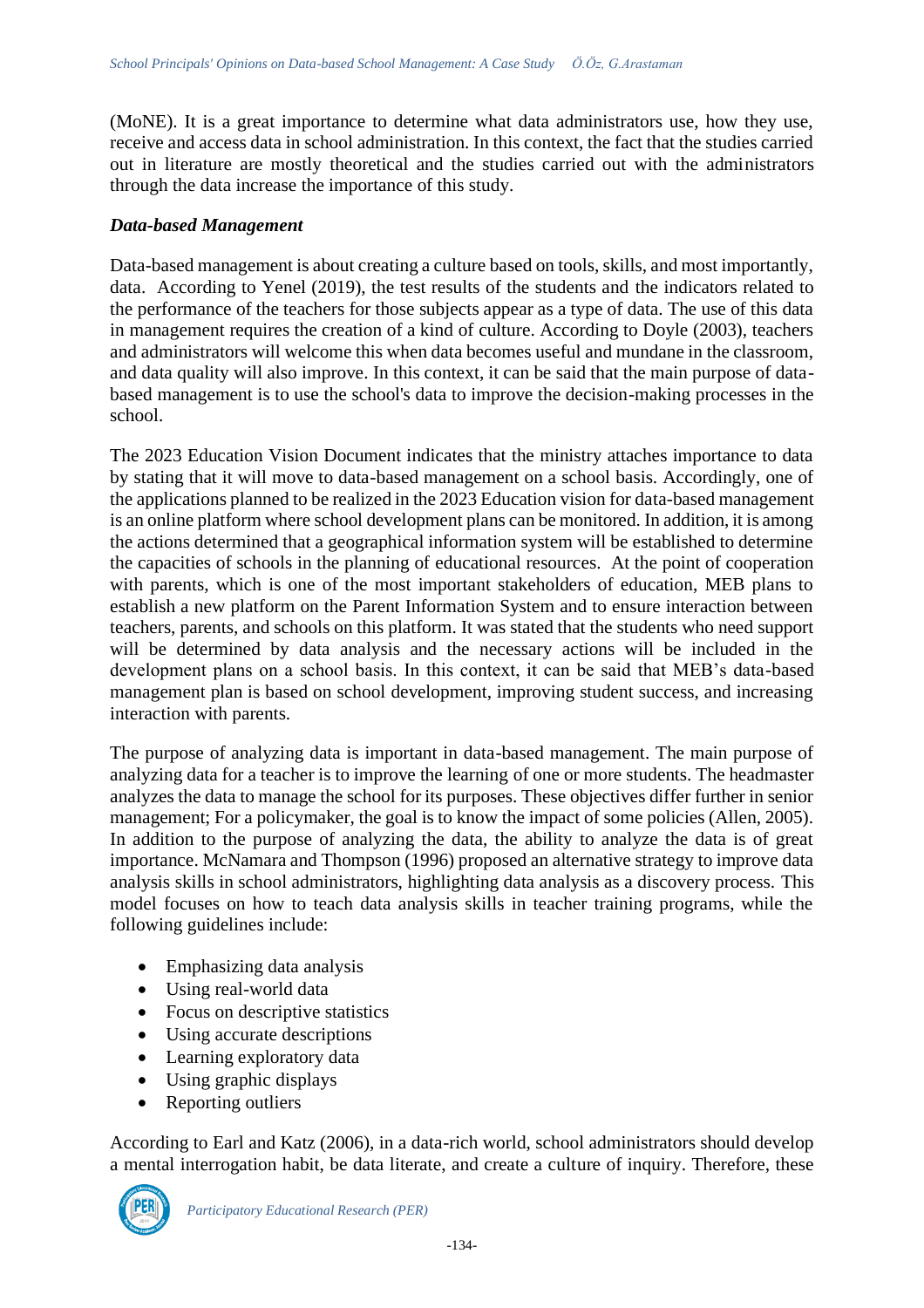investments in data creation will allow for increased use of evidence by decision makers to allocate resources, plan programs and evaluate results.

### *Data-based Decision Making*

Lai and Schildkamp (2013, p.10) refer to the definition of data in the context of education as "information systematically collected and edited to represent certain aspects of schools". This data covers many quantitative and qualitative data that teachers and school administrators need to make decisions (Lai and Schildkamp, 2013; Wayman, Jimerson and Cho, 2012). If this data is used by school staff to guide decisions such as school development or teaching purposes, it is called data-based decision-making or, in short, data usage.

Data-based decision-making refers to the process of deciding on a data-based action plan. It is an integral part of complex management processes such as decision making, academic planning and policy making in a school organization. Lunenburg and Ornstein (2013) stated that decision-making is involved in all processes and that the decisions taken will affect all processes and therefore the management of the organization. The basis of the definition of databased decision-making is the assumption of a rational process based on data. The meaning of this process depends on the active use of information and communication technologies in education and the fact that organizational culture is based on data (Leary, 2015).

It is important for the school to use information about the student's learning, development, and progress to improve school and classroom practices. More than 10 studies have shown that effective data use improves student achievement (Campbell & Levin, 2009; Carlson, Borman, and Robinson, 2011; Van Geel, Keuning, Visscher and Fox, 2016). At this point, data can be used for feedback in decision-making by providing information about the gap between students' learning outcomes and the teacher's goals.

### *Purpose of Research*

The aim of this study is to determine the opinions of school administrators for databased management on a school-by-school basis. In this context, the following questions regarding data-based management were sought in the research:

- (1) What kind of data do participant administrators use in school administration?
- (2) How do administrators use this data?
- (3) What kind of support is there/should there/ be to help with the use of data in school?
- (4) What are the factors affecting data usage in the decision-making process?

The opinions given to these questions were discussed in detail in the context of the opinions of school administrators for data-based management on that basis.

#### **Method**

This study is a case study that is a qualitative research method for determining the opinions of school administrators for data-based management on a school-by-school basis. The case study is a qualitative approach in which the researcher collects detailed and in-depth information through real life, a limited current situation, or multiple sources of information over a given time and presents a situation description or situation themes (Creswell, 2018, p. 97). Case study is a comprehensive description and analysis of a limited system (Merriam and Tisdell, 2016, p. 37). In this context, the opinions of school administrators regarding data-based management have been tried to be determined.

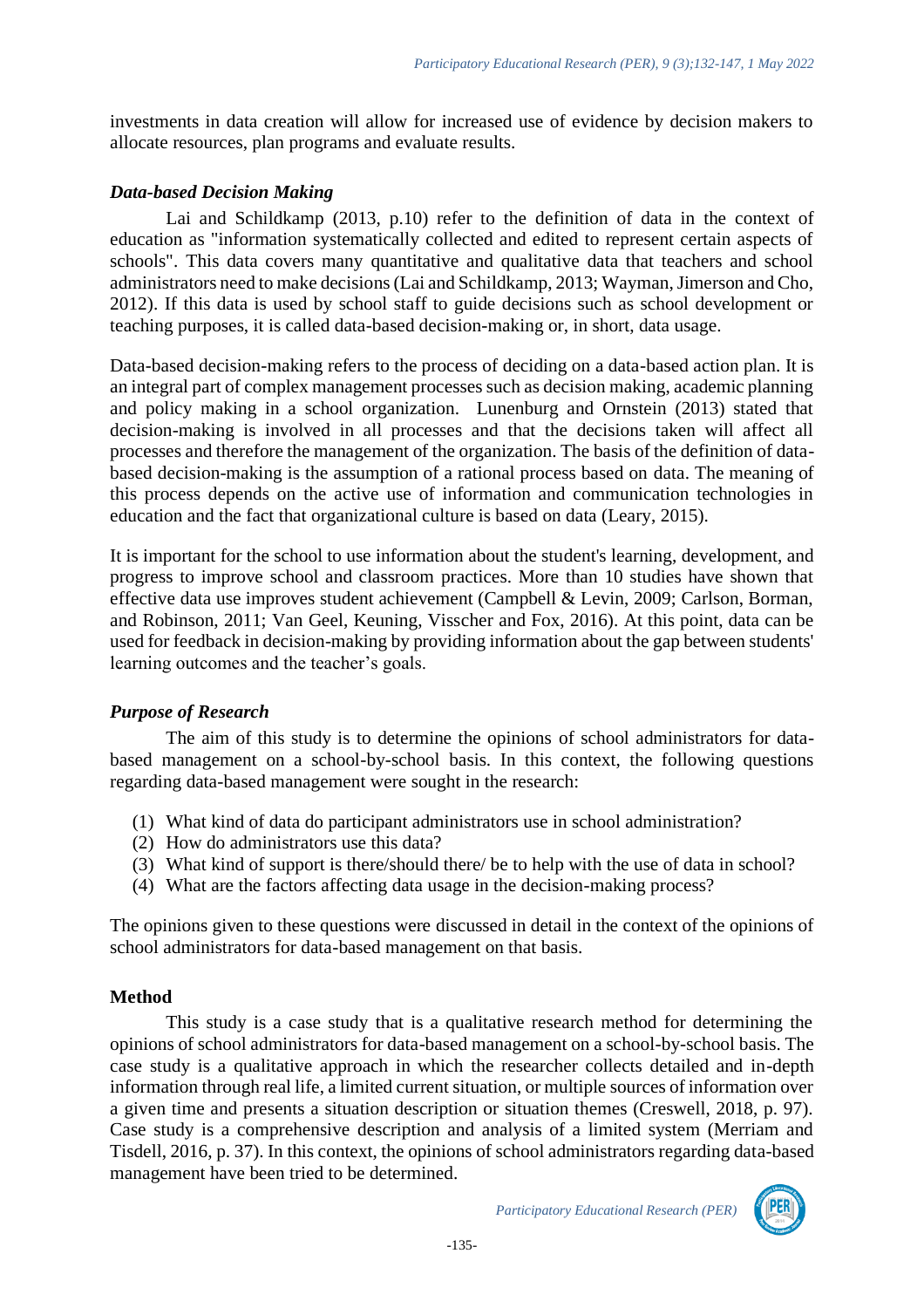# *Participants*

The working group of the study consists of 12 school administrators who work in the private sector and the public sector. Purposive sampling method was used to determine the participants. Purposeful sampling assumes that the researcher chooses the best example he can learn to gain insight, understand, and explore insight (Meriam and Tisdell, 2016, p. 96). According to Patton (2015), the purposeful sample lies in the selection of information-rich situations for in-depth study. Information-rich situations are subjects where important information can be obtained for the purpose of the research. In this context, the participants of the study were selected from among school administrators who are experienced in management. Information about the gender, average age, seniority, seniority in management, level of education, Institution of employment, type of institution and their role in the school are shown in Table 1.

| <b>Demographics of School Administrators</b> |                    | $\mathbf f$    |
|----------------------------------------------|--------------------|----------------|
| <b>Gender</b>                                | Female             | $\overline{7}$ |
|                                              | Male               | 5              |
| Average age                                  |                    | 37,54          |
|                                              |                    |                |
| <b>Seniority</b>                             | 1-6 Years          |                |
|                                              | 7-10 Years         | $\mathbf{1}$   |
|                                              | 11-20 Years        | 10             |
|                                              | 21 Years and Above | $\mathbf{1}$   |
|                                              |                    |                |
| <b>Seniority in Management</b>               | 1-6 Years          | 6              |
|                                              | 7-10 Years         | 5              |
|                                              | 11-20 Years        | $\mathbf{1}$   |
|                                              | 21 Years and Above |                |
|                                              |                    |                |
| <b>Educational Background</b>                | License            | 6              |
|                                              | Master             | 5              |
|                                              | Doctorate          | $\mathbf{1}$   |
|                                              |                    |                |
| <b>Institution of employment</b>             | Public             | 10             |
|                                              | Private            | $\overline{c}$ |
|                                              |                    |                |
| Type of institution                          | Kindergarten       | $\mathbf{1}$   |
|                                              | Primary school     | 7              |
|                                              | Secondary school   | 1              |
|                                              | High school        | $\overline{2}$ |
|                                              |                    |                |
| <b>Role at School</b>                        | Vice-Principal     | 5              |
|                                              | Principal          | 7              |

**Table 1.** Demographics of School Administrators

As shown in Table 1, the participants consisted of 7 females and 5 males. The average age of the participants was 3.54. The seniority of the school administrators is in the majority between 11-20 years (10 people) and there are 1 school administrators between 7-10 years and 1 school

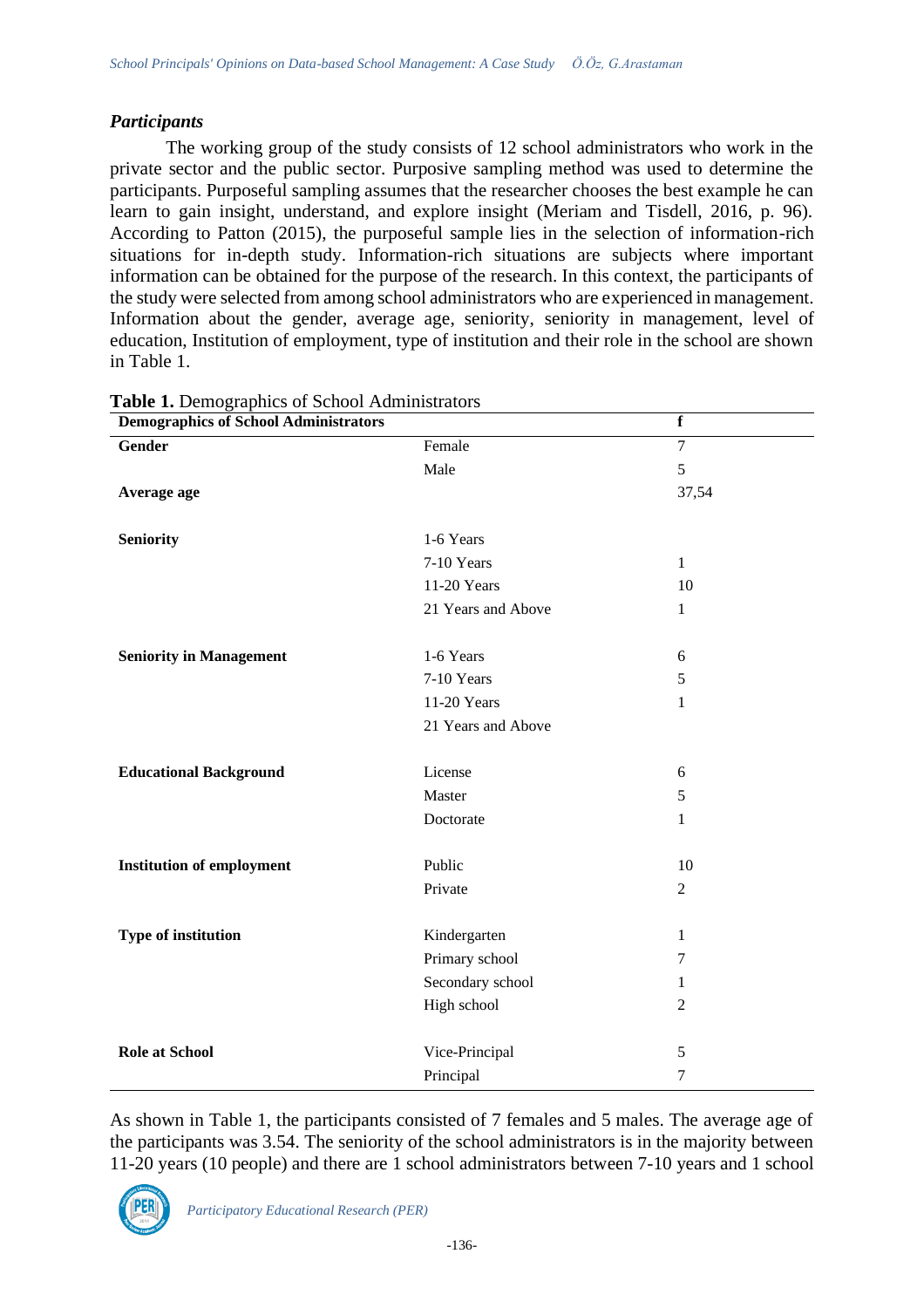administrator for 21 years or more. There are 6 school administrators between 1-6 years, 5 between 7-10 years and 1 school administrator between 11-20 years. The level of education of school administrators is mostly at undergraduate level, there are 5 people in master's degree and 1 person at doctoral level. Some of the administrators working in the public sector (10) and others (2) working at private sector. There are 7 people who work in kindergarten, 7 in elementary school, 1 in middle school and 2 in high school. 7 of the participated in the study are principals and 5 are vice-principals.

#### *Data Collection Tools*

Observation, interviews, and analyses are important activities of qualitative research (Meriam and Tisdell, 2016, p. 2). In this study, research data were collected with semistructured interview technique. In the process of determining the interview questions, literature was first reviewed, and then expert opinion was applied. In accordance with the feedback received after the expert opinion, the final version of the four-question semi-structured interview form has been finalized.

#### *Analysis of Data*

School administrators are coded as A1, A2, A3, A4, etc. in the order of the interview. Interview forms were given to volunteer school administrators who wanted to participate in the study and their answers were recorded one by one. The evaluating of the received records by analyzing and grouping is the work. In accordance with the permissions of the interviews with the school administrators, the audio recordings were recorded, and the audio recordings transferred to the computer environment and transcribed. Analysis for the case study depends on making a detailed description of the situation and environment (Creswell, 2018). In this context, after the s es registration data was written, the data was analyzed through the NVivo 11. NVivo is a software with features such as character-based encoding, rich text features and multimedia functions that are very important for qualitative data management (Zamawe, 2015). Accordingly, the researcher transferred the written audio recordings to the NVivo, the data was encoded, and themes were created in accordance with the interview questions. According to Patton (2015), the researcher who analyzed the content in the qualitative research should decide how something is formed to shape a topic, what constitutes a theme, what to name and how to express the result to be extracted from the case studies. The answers given by the school administrators to each question were interpreted in the context of the themes in terms of their similarities, and some answers to the questions were given exactly. Expert opinions have been consulted on the creation of themes and the suitability of the coded content to the themes.

### *Reliability of Research*

In qualitative research, triangulation is used to increase validity and reliability. Triangulation is the diversification of data sources, data collection method and researcher to verify the findings (Meriam and Tisdell, 2016, p. 259). In order to confirm the findings reached in this study, researcher diversification from the diversification method specified by Patton (2015) was used. In the study, apart from the researchers, another educational science expert participated in the analysis, so that the researcher was diversified. The volunteering of the participants to participate in the study is an important condition for the validity and reliability of the research (Yıldırım and Şimşek, 2011). In order to increase the validity of the study, the selection of the experts was based on voluntariness, and it was stated that their names would be kept confidential and would not be disclosed in any way so that they could answer the questions sincerely. In addition, data were collected through face-to-face interviews with experts. The

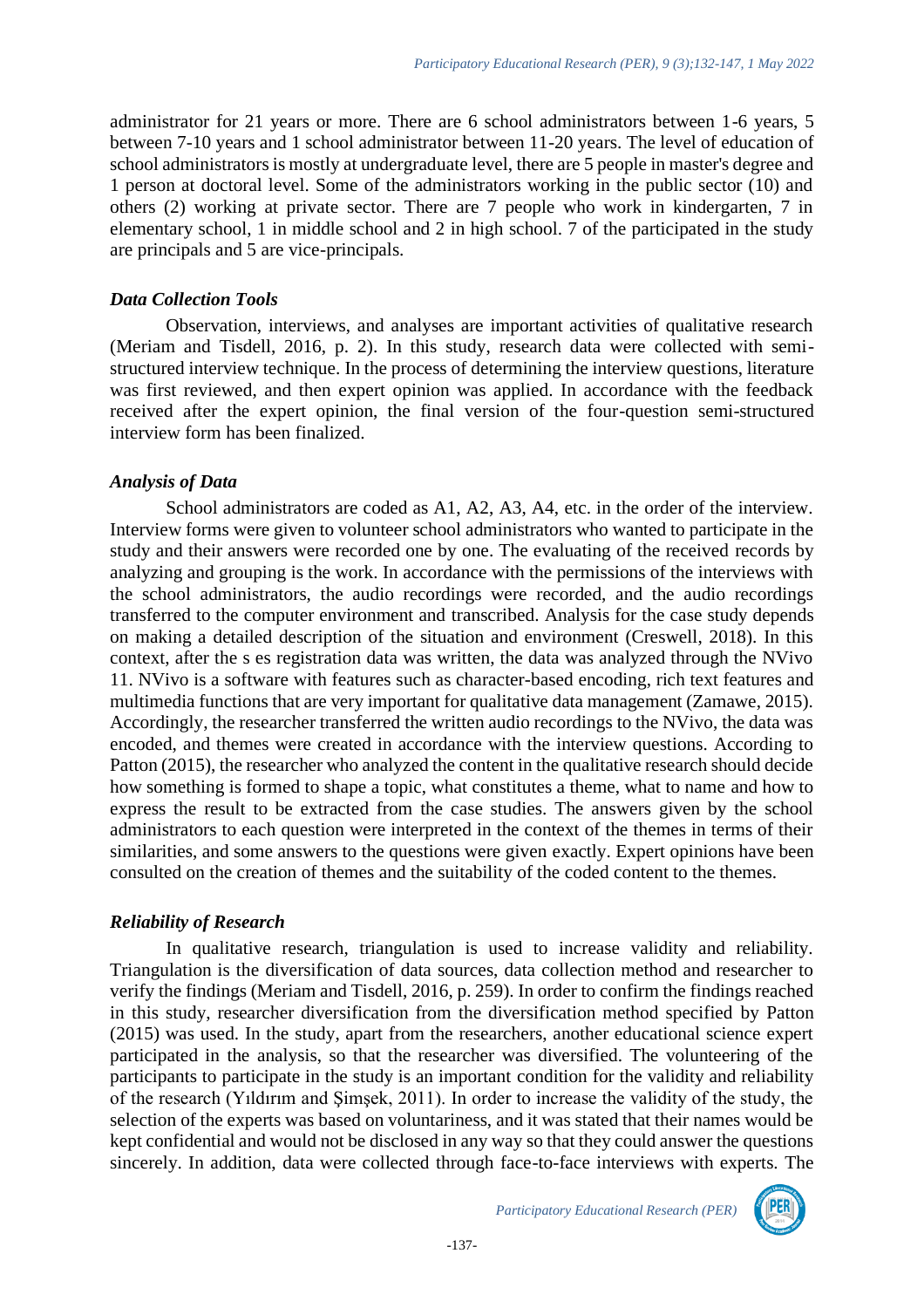opinions of three experts were used for the interview form in which the data were collected. The opinions of the participants were conveyed as in the findings section.

#### **Results**

# *School Administrators' Views on What Kind of Data Administrators Use in School Administration*

The themes determined in line with the opinions of those administrators regarding what kind of data they use in school administration are shown in Figure 1.



**Figure 1.** School administrators' views on what kind of data administrators use in school management

When the opinions of the school administrators are evaluated in general, the above-mentioned themes are created. Accordingly, some school administrators have made the following assessments:

**A1:** *"Within our Ministry, applications such as MEBBIS, e-Okul, eba, dys, e-rehberlik, eyaygın, e-kurs, tefbis, e-library, transport student module, kbs, ekap, open education secondary school – high school are among the most used data sources by school administrators. However, it can be stated that the most used of these is the e-Okul with the data of the students and the MEBBIS system, where the data of teachers and administrators is located, and the business procedures are carried out."*

**A4:** *"Systemic data E-Okul, Meis, MEBBIS, Tefbis and so on. Data obtained by in-school meetings, interviews, etc. IKS teacher student parent surveys applied at the end of the 2nd semester; surveys applied when strategic planning is carried out. Central examinations,* course *grades, documents received, social influences* module*, books read, development report, absence status, data obtained from the graphs and reports prepared on the socio-cultural and economic situation. Informal data, data transmitted verbally or based on observation. Data obtained through social media tools and school websites."*

**A7:** *"Generally e-Okul and MEBBIS data, parent and student feedback, teachers' board, meetings information."*

**A8:** *"We use data linked to the survey, statistical data, data from the ministry and provincial national education."*

In line with the opinions of the school administrators and the established themes, the opinions about what kind of data the administrators use in the school administration are combined with the data of the students. School administrators stated that they collected data such as attendance, grades, passing class, class repetition, documents received, health, student population information, behavior, social activity, report, number of books read, success status, special education requirement for students. School administrators stated that they collected data for

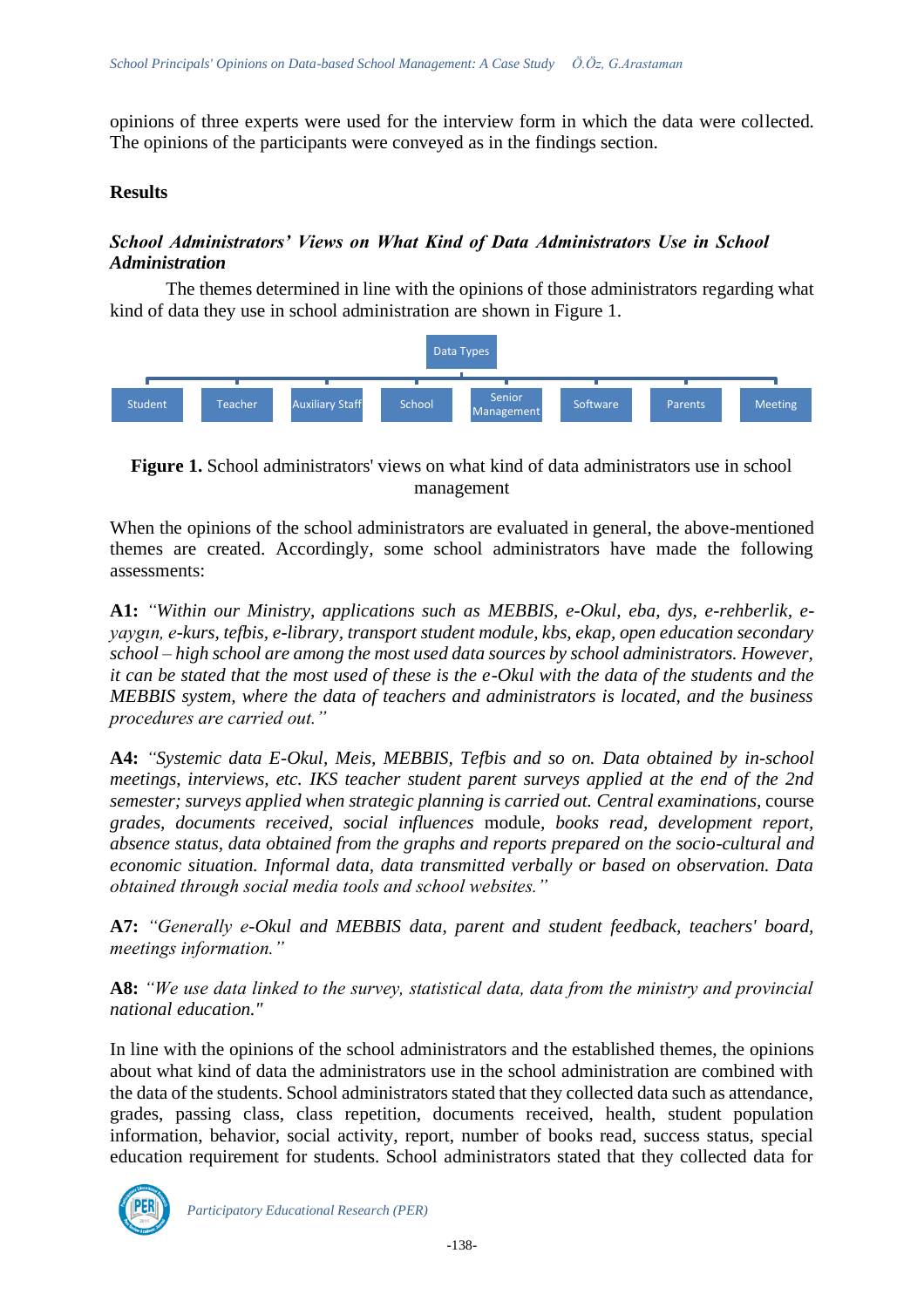teachers regarding employment, learning status, seniority, attendance and absence, courses taken, and reported that they also used data obtained through observation, interview, and verbal means in meetings. School administrators who reported that the data about the auxiliary staff were also used as data in the school stated that they benefited from e-Okul (School Management Information System), MEBBIS (Ministry of National Education Information Systems), DYS (File Management System), KBS (Public Expenditure and Accounting Information System), social media accounts, EBA (Education information Network), e-rehberlik (E-guidance and counselling decision support system), e-yaygın (Non-formal Education Information System), e-kurs (Supporting and Training Courses), tefbis (Education Financing and Education Expenditures Information Management System in Turkey), e-kütüphane (e-Library), transport student module, EKAP (Electronic Public Procurement Platform), open education operations software offered by the ministry in collecting this data. In addition, the ministry stated that they collected data about the school from the senior management such as provincial/district national education. School administrators stated that they used the records and documents kept in the school as data.

# *School Administrators' Views on How Administrators Use Data*

The themes determined in line with the views of those administrators regarding how administrators use the data are shown in Figure 2.



**Figure 2:** School administrators' views on how administrators use data

When the opinions of the school administrators are evaluated in general, the above-mentioned themes are created. Accordingly, some school administrators have made the following assessments:

**A11:** *"This data is used to create classrooms, to identify teachers in classrooms, to assign teachers or students for schoolwork, to keep the school's memory when information is requested from the higher authorities."*

**A12:** *"Measurement of student levels, observance of school population, distribution of boys and girls, absence-absence status, GPAs."*

**A4:** *"The effectiveness of the data is looked at when creating action that can be applied for the benefit of the institution. Qualified data is used, and if the data is considered unqualified or biased, it can be ignored. Numerical data showing success, attendance status, social studies, etc. are used to create new targets in strategic planning. Administrators use positive data to create positive perceptions of the environment and stakeholders, that is, the organization is advertised. Existing data can be shared with all stakeholders through meetings and used solution oriented. Data is also used to improve the structure of the institution by comparing it with previous data.*"

**A6:** *"The progress of the students continues to be monitored in the guidance documents. Official minutes and meeting documents ensure that the current information for that year, which continues within the school, is stored and sheds light on the following years."*

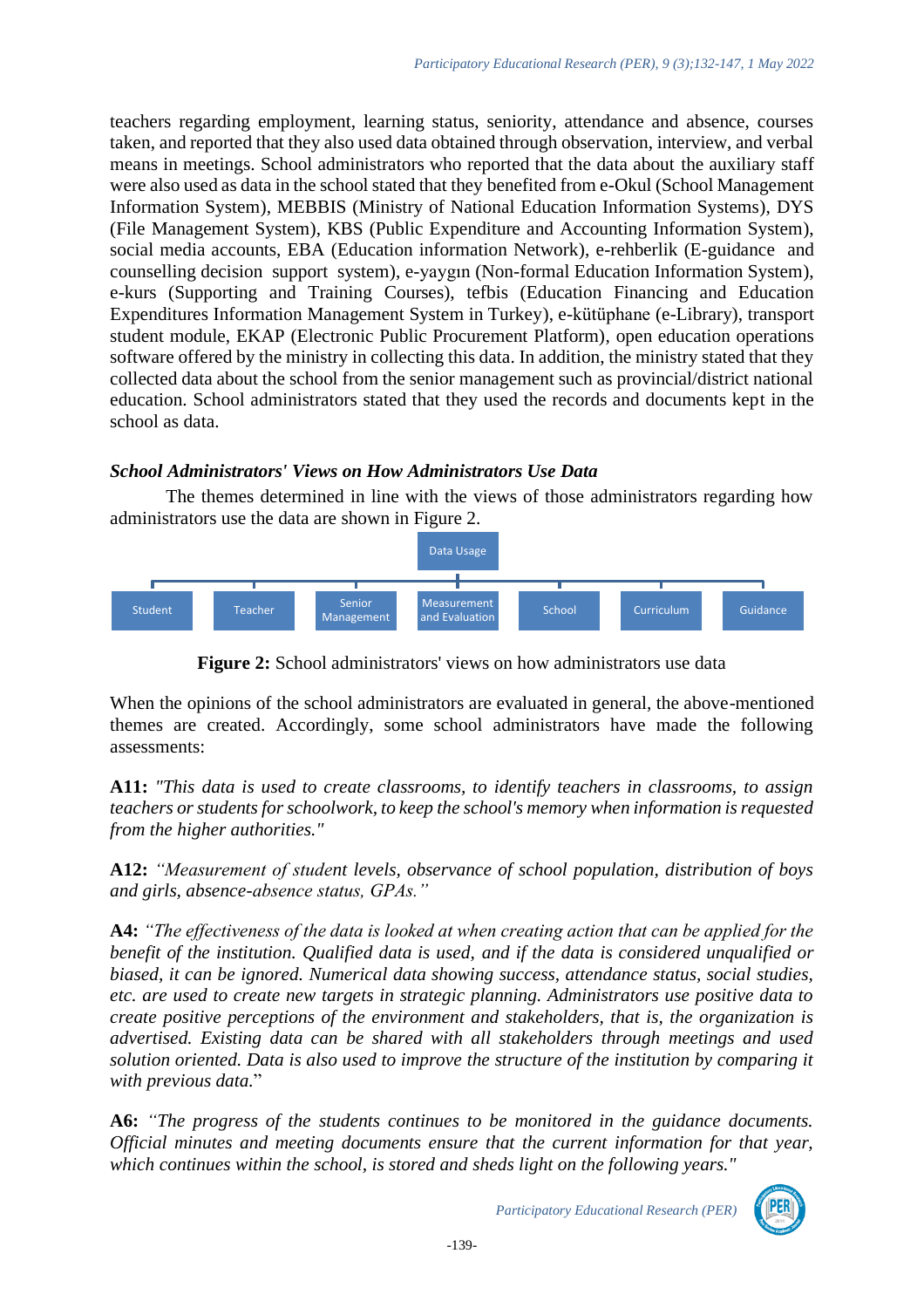# **A8:** *"We often use it for measurement evaluation."*

It can be said that the opinions of school administrators and themes are combined on measuring and evaluating the views of administrators on how they use the data. Accordingly, school administrators use data in activities such as determining the factors affecting grade point averages and measuring the student level. In addition, school administrators who report that they use the data for the purpose of tracking attendance and increasing the reading rate for students also state that teachers use the data for salary, additional course, and success certificate situations. School administrators also use data to track student development in line with guidance activities. School administrators, who also use data for the development of curriculums, use data for strengthening the structure of the school, making solution-oriented studies, strategic planning, creating classrooms, shedding light on the following years, strengthening school memory, organizing class entrance and exit times, planning parent meetings and parent guidance. "*Administrators use positive data to create positive perceptions on the environment and stakeholders, that is, the organization is advertised."* A4 stated that positive data is used as an advertising tool without attracting the attention of stakeholders. In addition, school administrators stated that they use the data to meet the requests from the ministry, provincial and district national education directorates, and that they collect and use the data to ensure regularity of the work and operation in the institution.

# *School Administrators' Views on What Kind of Support / Should Be Available to Help with Data Usage in School*

The themes set out in line with the opinions of those administrators regarding what kind of support/should be provided to help administrators use data in school are shown in Figure 3.



**Figure 3.** School administrators' views on what kind of support should be available to help with data usage in school

When the opinions of the school administrators are evaluated in general, the above-mentioned themes are created. Accordingly, some school administrators have made the following assessments:

**A5:** *"Easy-to-interface and practical applications are important. We use K12. I'd say it's our data store. Initially, the interface was difficult and incomplete, but it is now better and an upto-date software that is developing itself according to recommendations. We also use Google Drive to create and store corporate memory."*

**A11:** "*Absolutely like the information registration system for every school, a software that is more detailed than the current system is needed. Because when administrative staff changes, this data can be difficult to access. All personnel can be trained regarding the data to be used and stored in schools. Thanks to the trainings, the quality is improved by making the data, eclipse patterns and other aspects equal/the same by providing standardization.*"

**A9:** *"There is no support in kindergarten management to help with the use of data in the school.* 

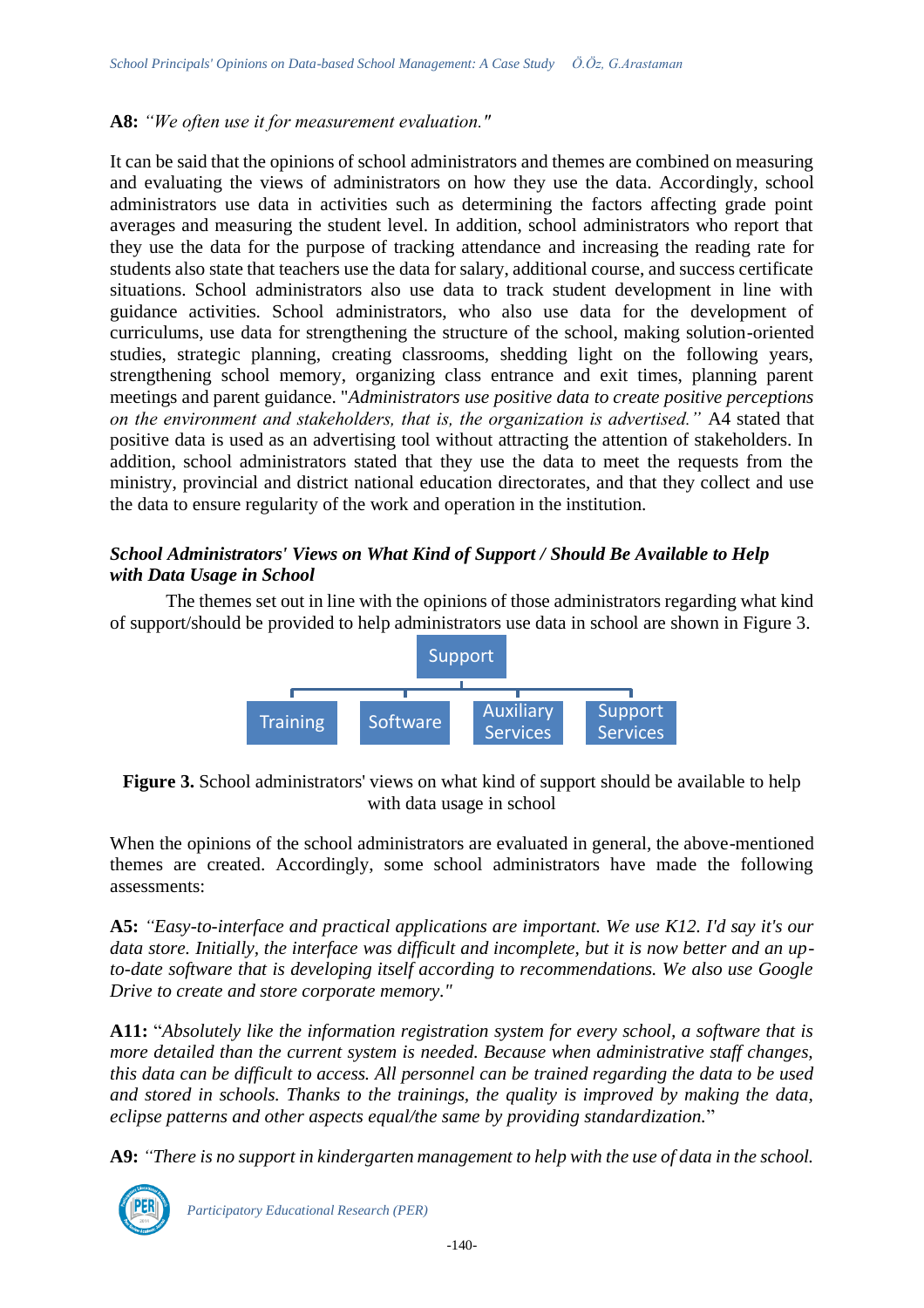*The data sources we use are automatically updated by ministry officials. In the problems encountered, a superior supervisor is informed and expected. This leads to a waste of time. Instead, trainings can be organized, and computer teachers can be assigned to assist school administrators in provincial or district administrations."*

**A4:** *"The data warehouse application mentioned in the vision document should be implemented and digital mechanisms should be used to reach comprehensive data as quickly as possible. In this way, repeated correspondence containing the same data between schools and parent institutions and waste of time can be prevented.*"

In line with the opinions and themes of school administrators, the opinions of administrators on what kind of support/should be available to help with the use of data in school are combined in the software theme. Accordingly, they stated that school administrators use Excel specifically from Office applications in data collection and data analysis. In addition, school administrators who reported that they benefited from e-Okul and MEBBIS in collecting data stated that there should be more useful software as an interface. School administrators who stated that they used the Google Drive application to create school memory, use it as a repository of information and transfer data to later years also stated that the information registration system should be the data warehouse application specified in the MoNE 2023 Education Vision. School administrators stated that there should be hands-on training and workshops in data analysis, while there should also be staff or support services that can help them.

# *School Administrators' Views on Factors Affecting Data Usage in Administrators' Decision-Making Process*

The themes determined in line with the opinions of those administrators regarding the factors affecting the use of data in the decision-making process are shown in Figure 4.



**Figure 4.** School administrators' opinions on factors affecting data usage in the decisionmaking process

When the opinions of the school administrators are evaluated in general, the above-mentioned themes are created. Accordingly, some school administrators have made the following assessments:

**A1:** *"It is essential that the data is reliable and valid in the decision-making process. In other words, the correct and up-to-date data to be used will have a direct effect on the decisions to be taken in the analysis and interpretations to be made. Another of the elements required for the success of the data-based decision-making process is the diversity of the data collected. The same information obtained from different data sources will make the decision healthier. Again, the quality of the trainings given on how to use the data in the data-based decision-making process will have a positive contribution to data literacy. The decisions taken will be healthier.*"

**A2:** *"The data sets to which we will collect the data are missing. The inability to know what to* 

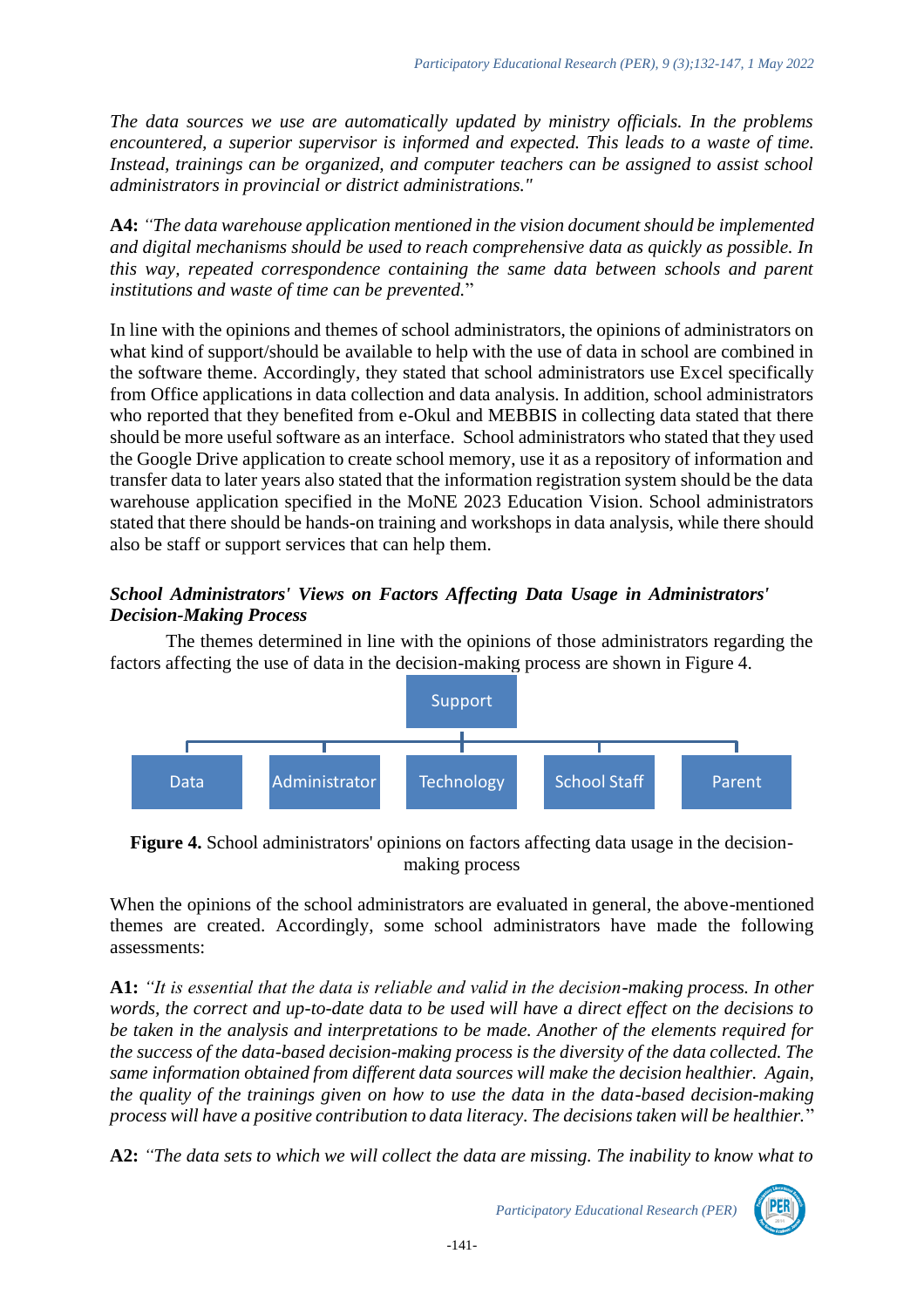*do in data processing is one of the important factors affecting the data usage of some school principals' tendencies to distort the data.*"

**A6:** *"*Time is one of the factors *affecting data usage. Time management is very, very important in management. Considering the historical information data, you are faced with a lot of time when you need to make quick decisions. However, to be up-to-date and accessible, digital platforms should be aware of digital platforms in every environment and work with applications accordingly."*

**A7:** *"Insufficient data, reluctance to access data, time shortage, lack of personnel to provide data, inadequate staff, reliability of the data source"*

In line with the opinions of school administrators and themes, the opinions of administrators on the factors affecting data usage in the decision-making process are combined in the theme of data reliability and time management. School administrators have stated that data usage is mostly influenced by time management in decision-making and that they do not spend enough time. In addition, administrators emphasized that they do not know enough about data processing, that there is little understanding of decision-making management, and that continuous change of administrators is effective. They have reported that the reliability, diversity, access to data, quality and inadequate data are the most important factors influencing data usage in the decision-making process. Technology literacy in data analysis, data collection tool, interface design of software and lack of quality of reports from applications were also considered as factors affecting data usage in the decision-making process. In addition, school administrators stated that the quality, motivation, and workload of school staff is important, while parents' level of education is inadequate in collecting data.

### **Conclusion and Discussion**

In this study, what kind of data school administrators use in school administration, how they use this data, what kind of services are or should be available in the school to help use this data, and what factors affect data usage in the decision-making process are evaluated in line with the opinions of school administrators.

It is one of the results that school administrators mostly use data about students in administration. Examples include classroom repetition, special educational needs, enrollment deferral, success status, passing class, student grades, awards, documents, student population information, health status, behavioral evaluation, social activity, guidance studies, graphs, reports, absence status, number of books read. Yibrie Ahmed (2019) states that some data such as students' learning difficulties and socio-economic status are found in high-performing schools. According to According to Matters (2006), the main subject of data collection is the student and student learning. School administrators also use data on teachers and auxiliary staff. Examples of this data include the way the staff is employed, their education status, seniority, and the training they receive. The job with parents is mostly because they use data for parent information.

The data of the school administrators is one of the results obtained that they use for the purposes of the school. In this context, school administrators use the data to organize parent meetings, parent guidance, course entry and exit, shed light on the following years, create classrooms and branches, make the school strategic plan, solution-oriented management, advertising, and institutional structure. At the school level, data indicators support the quality and allocation of resources and supports available to students (Wohlstette, Datnow and Park, 2008). This data

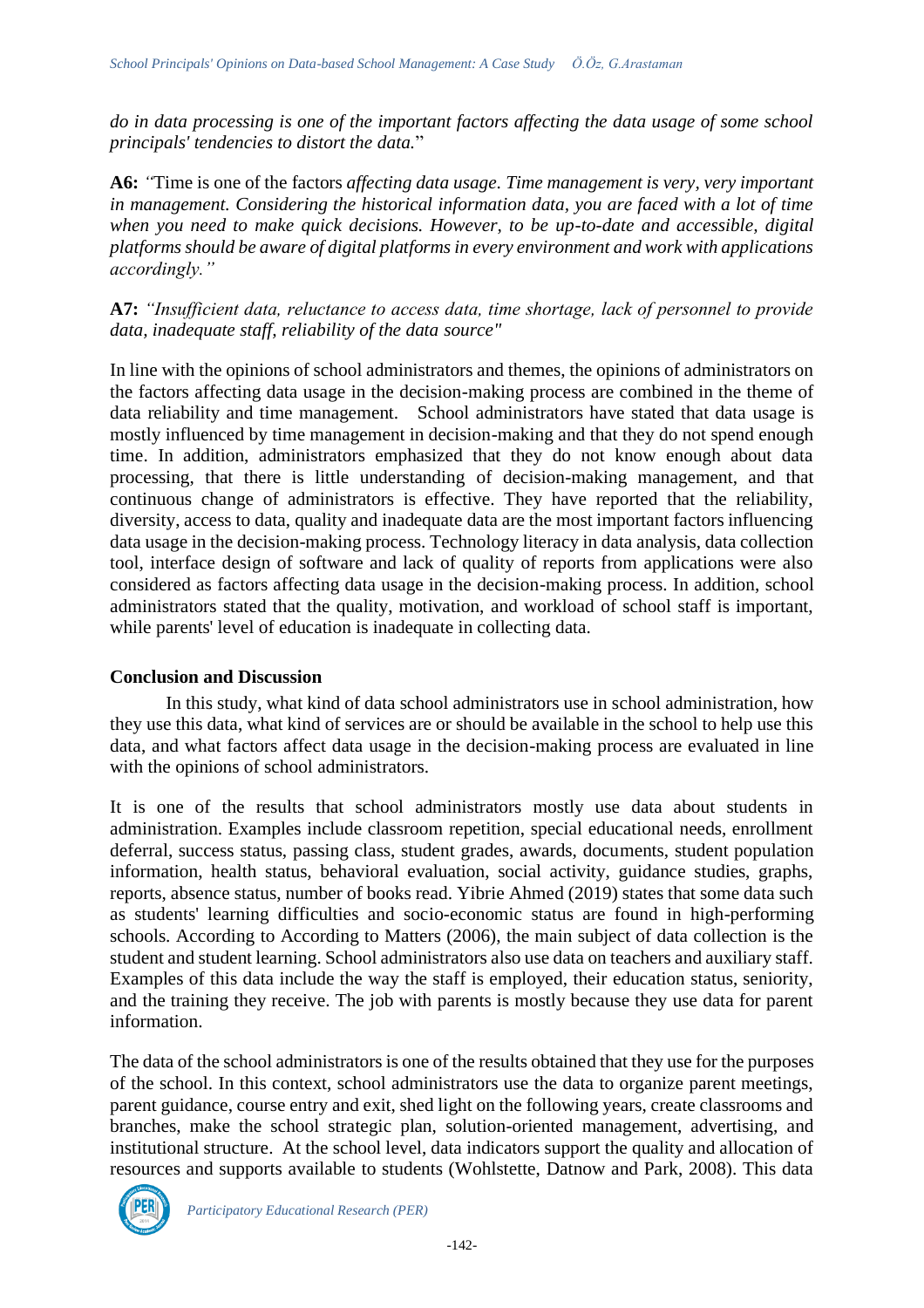can help school administrators track progress over time and look for changes between classes or grades to determine how resources and supports are allocated. Examples of school-level data include student data by class levels, measures to be taken, subgroup data, knowledge about special programs and professional development opportunities (Hough, Byun and Mulfinger, 2018). In addition, administrators use data to track students' attendance and attendance, to determine and increase the reading rate. School administrators, who also use data in the field of guidance on the development of students, are among the results reached that they support the development of the curriculum by using data on issues such as determining the factors affecting their GPA and measuring the student level. According to McGill, Kennedy and Busse (2016), apart from official data, there is a variety of data that can be used to evaluate guidance and counseling outcomes in school settings. For example, data on school attendance, job completion, behavioral advice, and test or homework scores are official data, while guidance services' analysis of school attendance and success can be an example of using alternative data. In addition, better, timely data on student performance can help administrators make better decisions about the cost-effectiveness of certain programs and materials (New, 2016). Stating that they use the data for teacher salary and additional course procedures and reward, the school administrators stated that they analyzed the data to meet the requests from the ministry, provincial and district national education directorates. Competencies such as collecting, storing, analyzing, and presenting these data to users are among the competencies expected from digital school leaders together with digitalization (Öz, 2020).

It is one of the results reached that school administrators use office applications, e-Okul and MEBBIS as helpful support in data usage and analysis. In this context, school administrators who state that there should be software such as information recording system in the process of collecting and analyzing data are among the results reached that they use google drive application for information recording. They are the statements stated by school administrators that there should be necessary and adequate training in data analysis, especially hands-on training, and workshops. It has also been learned that school administrators want to get support from computer teachers on data analysis, and that there should be auxiliary staff at the school. The need for data usage and appropriate technical support for data teams was clearly stated in the study of Huffman and Kalnin (2003). Auxiliary staff to assist school administrators can take part in the execution of analysis plans, as they must first collect data and then create analysis and presentation methods in office applications such as Excel. Appropriate training should be given for the creation of these teams and appropriate technologies should be used (Wayman, Midgley and Stringfield, 2006).

Time management is one of the factors affecting the use of data in the decision-making process of school administrators. Other factors affecting data usage in the decision-making process for administrators are ignorance in data analysis, decision-participating management, and the constant change of administrators. The results obtained in terms of data are the reliability, diversity, access to data, quality of data and insufficient data. The quality of the data should be improved by reviewing the methods used for data collection, processing, and indicator calculation. Using new technologies can help reduce the cost of collection and analysis and reduce the error rate. Since bad data contributes to the design of bad policies, all stakeholders should target the highest quality data possible (UNESCO, 2017). The lack of technological tools to be used in data collection and analysis in schools, the lack of interface design in existing ones and the nature of reporting are among the factors affecting the use of data in the decisionmaking process of school administrators. In this context, the data analysis competencies of the administrators come to the forefront that there should be appropriate and adequate technological facilities in schools. The motivation, workload and nature of the school staff are the factors that

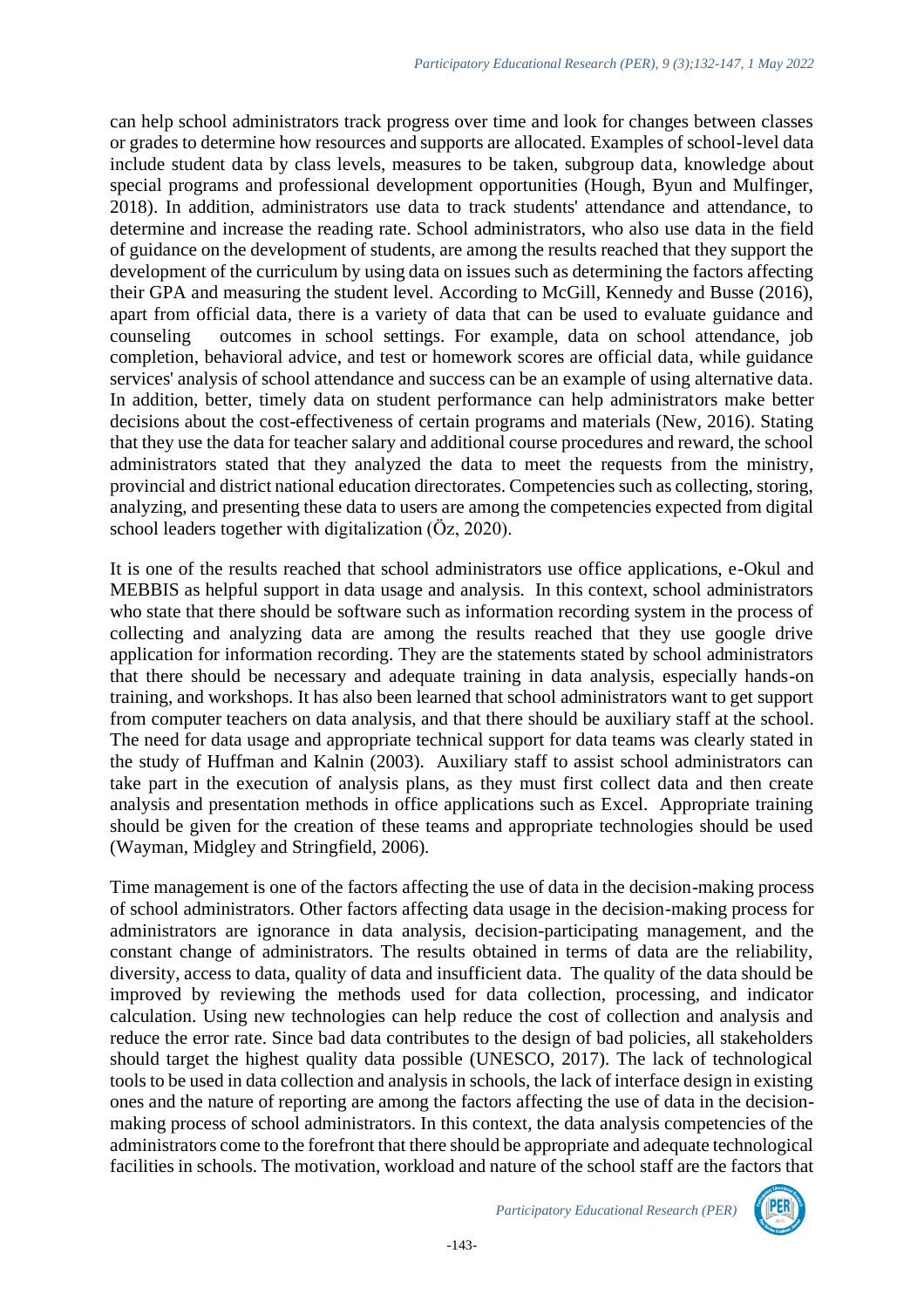affect data usage. According to Marsh et al. (2006), our students need access to professional development to support their readiness and skills, technical and interrogation skills, and support from talented individuals to make the data more interpretable. In addition, according to Schildkamp, Poortman, Luyten, and Ebbeler (2016), data use is also affected by school organizational features, collaboration, and user characteristics. Another factor affecting data usage is the level of education of parents.

Within the scope of developing and changing technology and the opportunities it offers, it is expected that schools will use data in the international arena on subjects such as monitoring their performance, observing development, and increasing quality (Shildkamp, 2019). The results show that managers have a key role in using data in the literature (Skalski and Romero, 2011). It can be said that the results of the study support the international literature on databased decision making, since school administrators have similar duties in the international arena and have common goals.

#### **Suggestions**

For administrators, when school, county, and county administrators are informed about data usage, they can more effectively review their existing capacities, identify weaknesses, and create better chart plans for improvement (Earl and Katz, 2006). In addition, solutions must be produced by taking opinions from relevant stakeholders in order to ensure data security (Balyer and Öz, 2018). It is stated that the examination of the test results for teachers will enable the development of teaching practices for the individual needs of the students (Mandinach and Honey, 2008). Accordingly, the following recommendations can be made. The recommendations determined in line with the results of the study are presented below.

- School administrators should be informed about data science and ensured that they receive the necessary training. These trainings should be given by experts in the form of workshops in practice.
- Support units should be established to assist the school administration in the collection, analysis, and interpretation of data, or assisted staff support should be provided to school administrators.
- The workload of administrators and teachers should be considered in schools, and dataoriented studies should not create too much workload.
- A common vision for data usage should be established in the decision-making process, and school administrators should lead the creation of data culture within the school.
- Parents need to be educated in terms of data usage. Parent education is of great importance for students and schools in terms of data quality, access to data and the nature of the data.
- In terms of data processing process, schools need to have appropriate software.
- In order to create school memory, it is necessary to create a common pool where administrators can record information about the school.
- In management, teachers should be cooperated on participation in the decision.

Since this study is a case study, purposive sampling method was used, and a limited number of participants could be reached. For this reason, the findings obtained from the study do not aim to generalize. Future studies can reach more generalizable results by increasing the sample size. More in-depth studies can be done by examining each of the research questions separately.

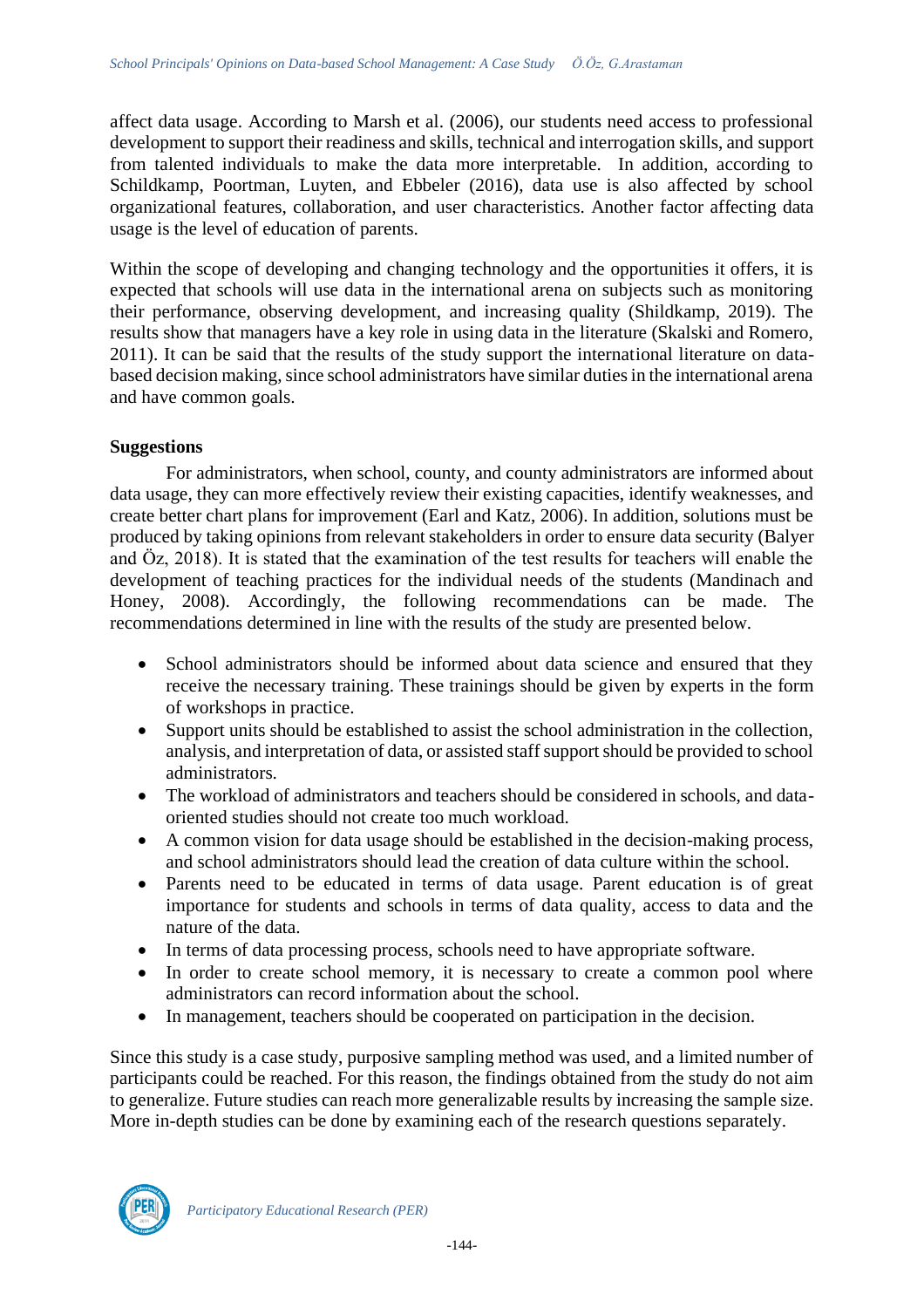# **Resources**

- Ahmed, Y., A. (2019). Data-based decision making in primary schools in Ethiopia, *Journal of Professional Capital, and Community,* 4(3), 232-259. https://doi.org/10.1108/JPCC-11- 2018-0031
- Allen, R. (2005). *Using the evidence of student achievement for improvements at individual, class and school level, Using Data to Support Learning*, Conference Proceedings 7–9 August 2005 Grand Hyatt Hotel, Melbourne, Victoria.
- Ayeni, A., J. (2018). Principals' Decision-Making Strategies and Teachers' Productivity in Secondary Schools in Ondo Central Senatorial District of Ondo State, Nigeria, *Global Journal of Management and Business Research: An Administration and Management,* 18(10), 18-30.
- Ayyıldız, P. (2020). Technology in clasroom management. In M. Durnalı (Ed.), Utilizing technology, knowledge, and smart systems in educational administration and leadership (pp. 42-58). Hershey, PA: IGI Global.
- Balyer, A., & Öz, Ö. (2018). Academicians' views on digital transformation in education. *International Online Journal of Education and Teaching (IOJET)*, 5(4), 809-830.
- Bowers, A.J., Shoho, A.R., Barnett, B.G (2014). *Considering Use of Data by School Leders for Decision Making – An Introduction.* In A.J. Bowers, A.R. Shoho, B. G. Barnett (Eds.) Using Data in Schools to Inform Leadership and Decision Making (p.1-16). Charlotte, NC: Information Age Publishing Inc.
- Campbell, C., & Levin, B. (2009). Using data to support educational improvement. Educational Assessment, *Evaluation and Accountability*, 21(1), 47–65.
- Carlson, D., Borman, G. D., & Robinson, M. (2011). A multistate district-level cluster randomized trial of the impact of data-based reform on reading and mathematics achievement. *Educational Evaluation and Policy Analysis*, 33(3), 378–398.
- Creswell, J., W. (2018). *Nitel Araştırma Yöntemleri* [Qualitative Research Methods], Ankara: Siyasal Bookstore
- Doyle, D. P. (2003). Data-based decision-making. *T. H.E. Journal,* 30(10), 19-21.
- Durnalı, M. (2020). *Yönetsel İşlevler, Yönetme Sanatı, Lider Yöneticinin El Kitabı* [Administrative Functions, Art of Management] (Ed. M. Özdemir), Ankara: Anı Publishing
- Earl, L., & Katz, S. (2006). *Leading schools in a data rich world.* Thousand Oaks, CA: Corwin Press.
- Gobble, M., M. (2018). Digitalization, Digitization, and Innovation, *Research-Technology Management*, 61(4), 56-59, DOI: 10.1080/08956308.2018.1471280
- Hough, H., Byun, E. & Mulfinger, L. (2018). *Using Data for Improvement: Learning from the CORE Data Collaborative*, Technical Report, Stanford University.
- Huffman, D. & Kalnin, J. (2003). Collaborative inquiry to make data-based decisions in schools. *Teaching and Teacher Education*, 19, 569-580.
- Lai, M. K., & Schildkamp, K. (2013). *Data-based decision making: An overview.* In K. Schildkamp, M. K. Lai, & L. Earl (Eds.), *Data-based decision making in education: challenges and opportunities* (pp. 9–21). Dordrecht: Springer.
- Leary, L., M. (2015). *Assessing Organizational Data Culture to Create an Ideal Data Ecosystem,* Capstone Collection, 2799. Retrieved from https://digitalcollections.sit.edu/capstones/2799
- Levin, J. A., & Datnow, A. (2012). The principal role in data-driven decision-making using case-study data to develop multi-mediator models of educational reform, *School Effectiveness and School Improvement,* 23(2), 179–201, doi:10.1080/09243453.2011.599394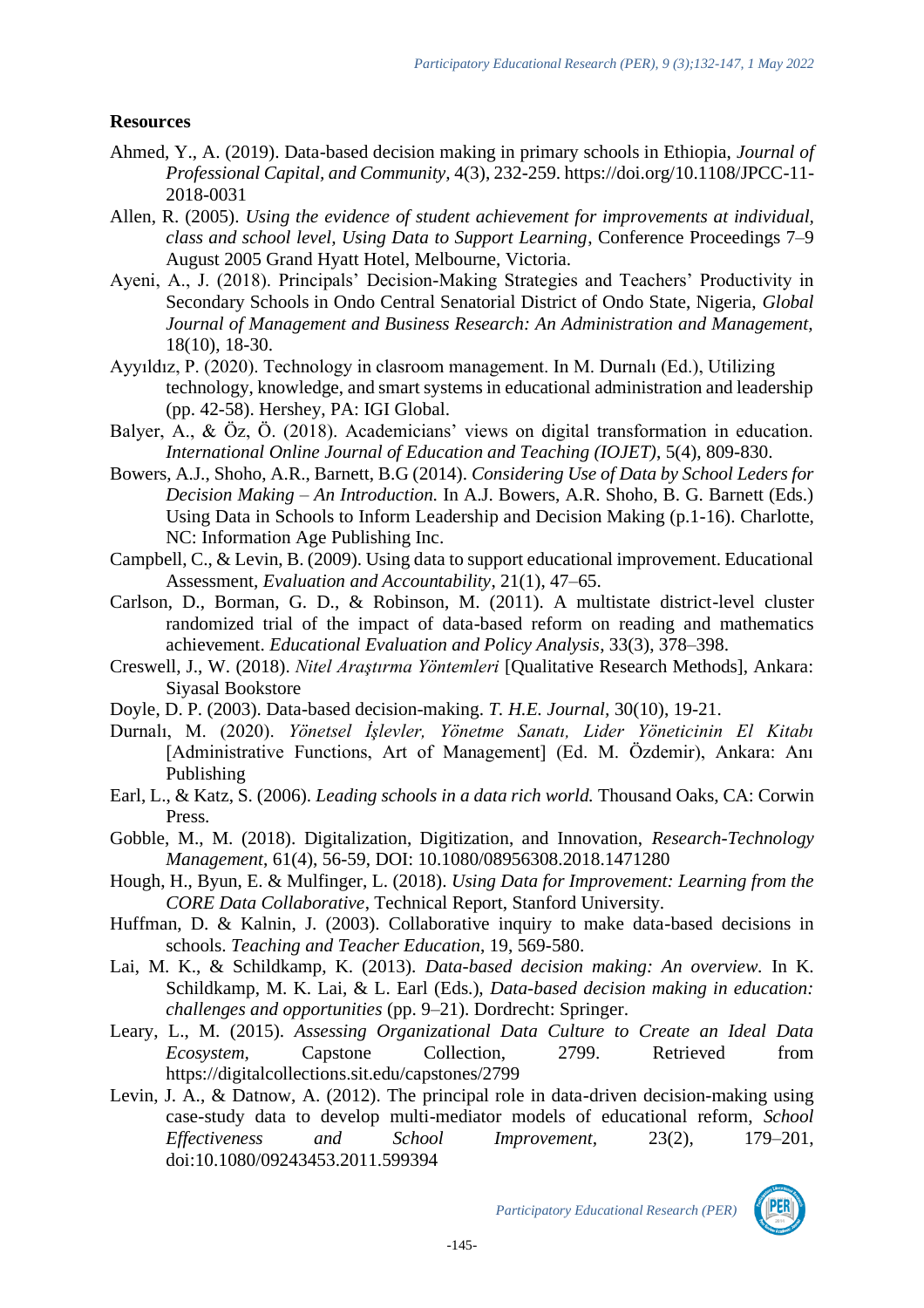- Lunenburg, F., C. & Ornstein, A., C. (2013). *Educational Administration: Concepts and practices* (G. Arastaman, Trans.). Ankara: Nobel Publishing.
- Mandinach, E. B., & Honey, M. (Eds.) (2008). *Data driven school improvement: Linking data and learning.* New York: Teachers College Press.
- Marsh, J., A., Pane, J., F & Hamilton, L., S. (2006). *Making Sense of Data-based Decision Making in Education, Evidence from Recent RAND Research.* Retrieved from https://www.rand.org/content/dam/rand/pubs/occasional\_papers/2006/RAND\_OP170. pdf
- Marzano, R. J., T. Waters, & McNulty, B. A. (2005). *School Leadership That Works: From Research to Results.* Alexandria, VA: Association for Supervision and Curriculum Development.
- Matters, G. (2006). *Using Data to Support Learning in Schools Students, teachers, systems,* Victoria: Acer Press.
- McGill, R.J., Kennedy, K.S., & Busse, R.T. (2016). Data-based decision making in school counseling: Utilizing multiple single-case indicators to evaluate interventions. The Practitioner Scholar: *Journal of Counseling and Professional Psychology* 5(1), 104- 121.
- McNamara, J. F., & Thompson, D. P. (1996). Teaching statistics in principal preparation: Part one. *International Journal of Educational Reform*, 5(3), 381-389.
- Meriam, S., B. & Tisdell, E., J. (2016). *Qualitative Research, A Guide to Design and Implementation,* San Francisco: Jossey-Bass.
- MoNE (2019). *2023 Eğitim Vizyonu* [2023 Education Vision]. Retrieved from [http://2023vizyonu.meb.gov.tr/doc/2023\\_EGITIM\\_VIZYONU.pdf](http://2023vizyonu.meb.gov.tr/doc/2023_EGITIM_VIZYONU.pdf)
- New, J. (2016). Building a Data-Driven Education System in the United States. Retrieved from https://www2.datainnovation.org/2016-data-driven-education.pdf
- Öz, Ö. (2020). Dijital Liderlik: Dijital Dünyada Okul Lideri Olmak [Digital Leadership: Being a School Leader in the Digital World], *International Journal of Leadership Studies: Theory and Practice*, 3(1), 45-57.
- Özen, Z., Kartal, E., & Emre, İ., E. (2017). *Eğitimde Büyük Veri, Eğitim Teknolojileri Okumaları* [Big Data in Education, Educational Technology Readings] (Eds. H. Ferhan Odabaşı, B. Akkoyunlu ve A. İşman), Ankara: TOJET
- Patton, M., Q., (2015). *Qualitative Research & Evoluton Methods*, (4<sup>th</sup> Edition), California: Sage Publications.
- Picciano, A., G. (2006). *Data-driven Decision-making for Effective School Leadership,* Upper Saddle River, N.J.: Pearson-Merrill Prentice Hall.
- Rasheed, Z. (2018*). Solving Educational Pitfalls with Big Data, Dell EMC Proven Professional Knowledge Sharing.* Retrieved from https://education.dellemc.com/content/dam/dellemc/documents/en-us/2018KS\_Rasheed-
	- Solving\_Educational\_Pitfalls\_with\_Big\_Data.pdf
- Reeves, P., I. & Burt, W., I. (2006). *Data-based Decision-making, Challenges in Data-based Decision-making: Voices from Principals,* Retrieved from: <https://files.eric.ed.gov/fulltext/EJ750644.pdf>
- Schildkamp, K. (2019). Data-based decision-making for school improvement: Research insights and gaps, *Educational Research*, 61(3), 257-273, DOI: 10.1080/00131881.2019.1625716
- Schildkamp, K., Poortman, C., Luyten, H. & Ebbeler, J. (2016). Factors promoting and hindering data-based decision making in schools, *An International Journal of Research, Policy and Practice*, 28(2), 242-258.
- Simon, H., A. (1997). *Administrative Behaviour, A Study of Decision-Making Processes in Administrative Organizations,* New York: The Free Press.